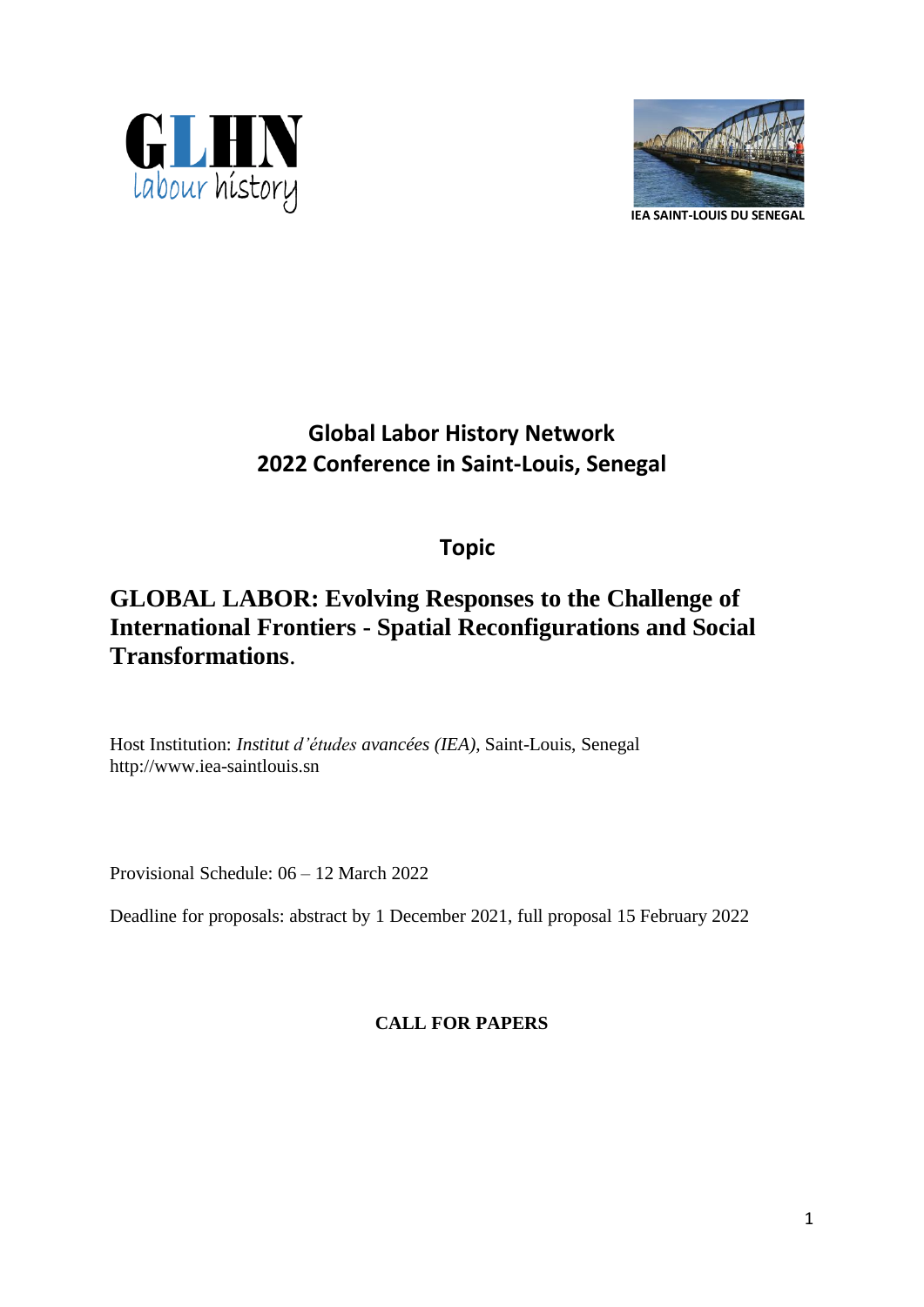### Background

Since 2000, trailblazers in the field of labor history have been pooling their energies in an effort to create research forums promoting scholarly studies on the work process. This collaborative endeavor has taken various forms, from brainstorming sessions to exchanges of papers, in a dynamic of programmed networking. The global network emerging from converging inputs of participating individuals and institutions has focused on one topic: Labor History.

Labor history in the broad sense, and including working-class history was for a long time studied mainly in de advanced capitalist countries (plus, with a very restricted political focus, in the so-called socialist countries). The term 'labor history' has a dual meaning. Strictly speaking the concept refers to the history of the labor movement: parties, trade unions, cooperatives, strikes and related phenomena. More broadly interpreted, the concept also refers to the history of the working classes: the development of labor relations, family life, mentalities, etc. This ambiguity seems characteristic of the term in English. In many other languages labor movement history and working class history cannot be summed up in a single term (e.g., histoire du travail et histoire du mouvement ouvrier).

The time has come to recontextualize the resulting strands of labor history, within the wider process of globalization. Optimally, this can be done without losing sight of specific characteristics of different regions and countries in the world. Multiple discussions have concentrated on the process, under a variety of forms. The Global Labor History Network (GLHN) is an interdisciplinary network of historians and other social scientists, founded in Barcelona on June 16, 2015. The GLHN promotes research, the collection of data, the sharing and mobilization of knowledge, and the preservation of archives and other historical materials. The network encourages the formation of collaborative transcontinental working groups and envisages the organization of global conferences.

Since its inception, GLHN is engaged to organize a two years international conference to consolidate efforts to foster research and various initiatives on Global Labor History. In Asia, in March 2018, the Global Labor History Network held its first conference in New Delhi. The second conference was held in Stockholm, in Europe, in January 2020. The third conference, extending the ongoing dynamic of reflection on the social history and general situation of labor, is scheduled from 06 – 12 March 2022. The host city: Saint-Louis, Senegal, in Africa. The topic for the conference, scheduled for Saint-Louis, Senegal, is: **GLOBAL LABOR: Evolving Responses to the Challenge of International Frontiers- Spatial Reconfigurations and Social Transformations**.

#### Conference Topics

The colloquium on "**Global Labor: Evolutionary Responses to the Challenge of Frontiers: Spatial Reconfigurations and Social Transformations**" embraces converging orientations of institutions responsible for the organization of the Global Labor History Network, along with the missions adopted by the Institute of Advanced Studies, Saint-Louis, Senegal. The institutions involved share a common ambition: To promote the discussion of issues across disciplinary boundaries, in such a way as to enable practical applications of multidisciplinary approaches and hands-on interdisciplinary cooperation, in the search for solutions to problems affecting labor and the working world, in various parts of different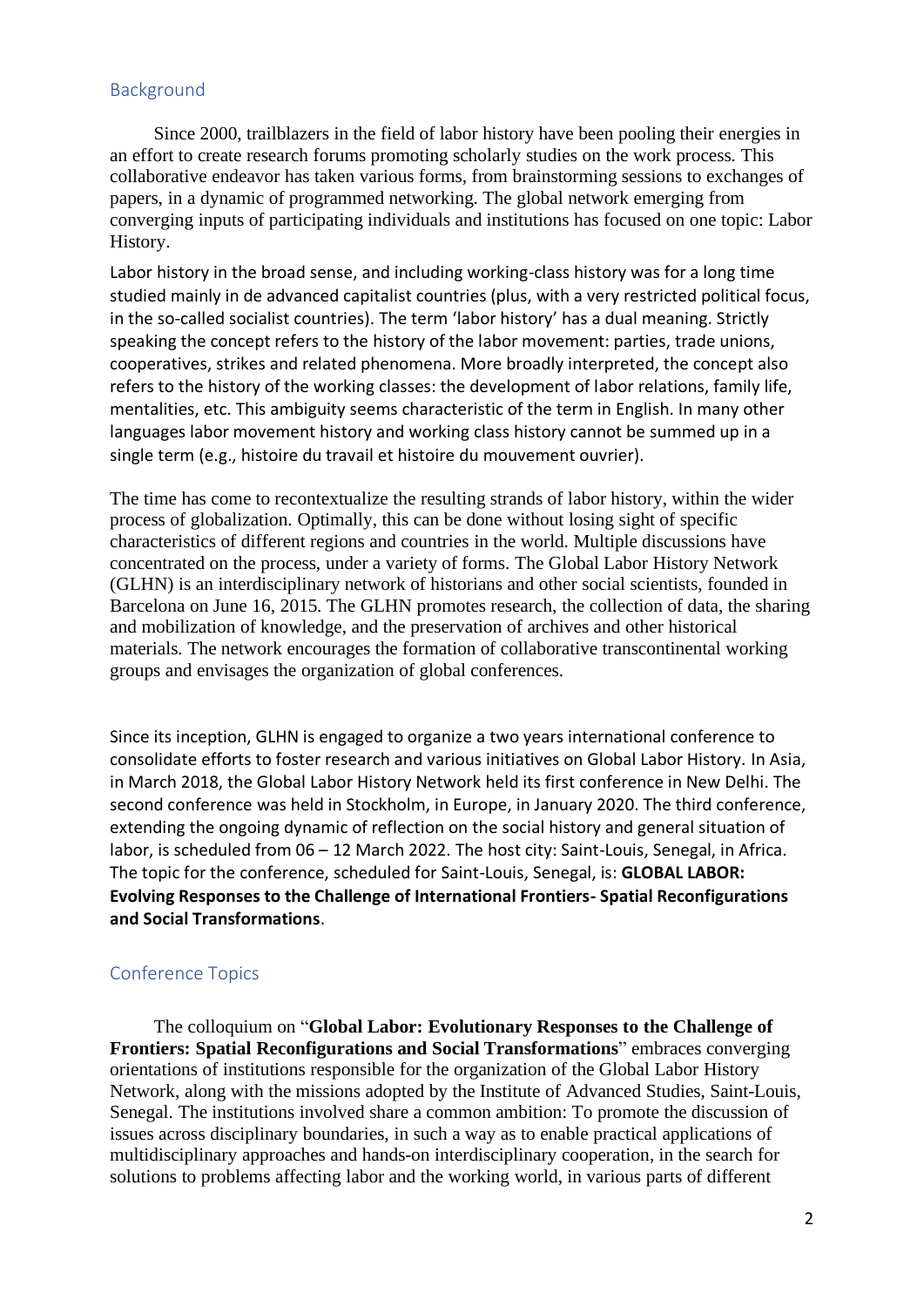continents and countries throughout the world. The common aim is to strengthen bonds between a range of scholarly communities, actors and institutions involved in the study of global labor issues.

This colloquium is open to researchers in the social sciences (specializing in History, Law, Sociology, Anthropology, Economics, Geography, Literature, Philosophy, etc.), as well as to professionals, trade unionists and institutions working on issues of labor throughout the world.

Prospective participants wishing to present papers at the colloquium are requested to organize their contributions, as far as feasible, within the following advisory conceptual and research guidelines:

- 1. Labor and Frontiers in the Age of Globalization
- 2. Workplace Frontiers and Social Transformations
- 3. Computerization of the World of Labor: Effects on the Job Situation
- 4. European Borders versus International Labor Migrations
- 5. The Covid-19 Pandemic and the Redrawing of Labor Frontiers
- 6. The Crisis in Reproduction/Care work/Care Economy,
- 7. Youth Population versus Aging Population in the labor market: What challenges?

#### Conference Format

The conference is scheduled from 06 to 12 March 2022. The venue is the Centre de Recherche et de Documentation du Sénégal (C RDS), in. Saint-Louis, Senegal. The conference format comprises two phases:

Phase One: Presentation of Papers, with Follow-up Sessions;

Phase Two: Organization of a Summer Institute for Doctoral Candidates and Young Researchers.

Papers will be presented in a series of sessions, each focused on a specific topic. In addition, there will be sessions devoted to selected topics. A special session will be devoted to the launching of the French edition of Marcel van der Linden's book *Workers of the World*, originally published in 2008. The book launch will provide an appropriate opportunity for paying tribute to the pioneering author, Marcel van der Linden, founder of the Global Labor History Network.

Arrival will be on 6 March and the transfer to Saint-Louis will be on March 7. The conference will last from March 7 to 10. In order to enhance inter-generational exchanges between researchers, a Summer Institute will be organized on March 11, a day dedicated to the young scholars. Its topic is : Global Labor History: Methodological Approaches and Presentation of Case Studies.

From March 11, departure can be planned in the early afternoon. Most of the flights leave at night.

The conference program will make room for optional visits to historic sites.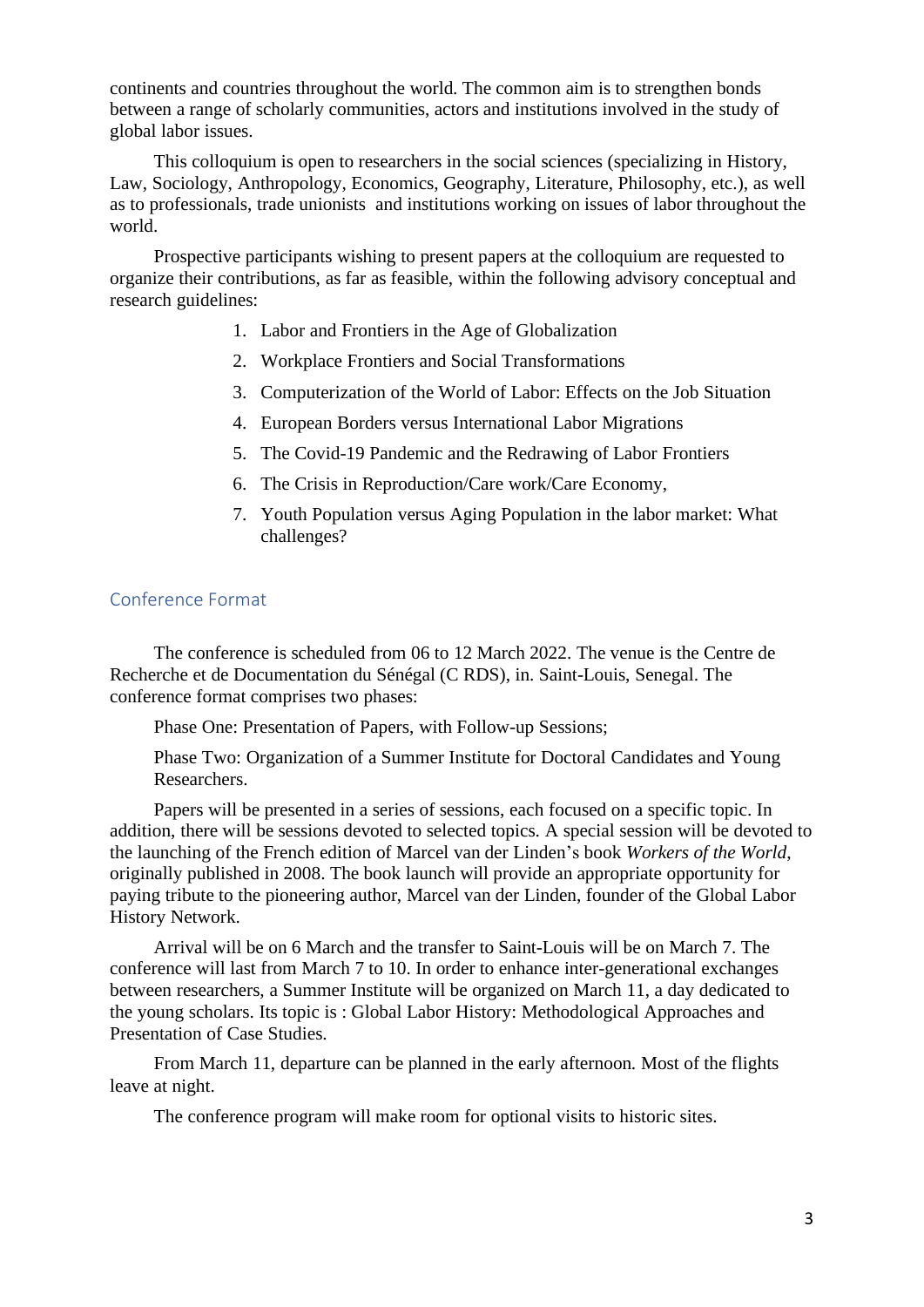## Rules for the Submission of Papers and Resumes

Colleagues are urged to format their papers and contributions, with summaries attached, as single WORD or PDF files, in the working languages of the colloquium, French or English. A brief CV should also be attached to each. The whole should be sent by email to

#### [glhn2022@glhnet.org](mailto:conferences@iea-saintlouis.sn)

## Proposal deadlines are: **deadline for the abstract december 1, 2021 and a deadline for the paper february 15, 2022**.

The email Subject field should contain the following words: "**GLHN 2022**"

#### **English and French are the working languages to be used at the conference.**

The conference is free, but participants have to take care of travel and hotel costs at their own expense. If you have any trouble in raising funds please contact the organizers.

A selection of adopted conference papers is to be published in the journal *International Labor and Working Class History* (ILWCH).

#### Contextual Conceptual Axes

Labor has undergone profound changes. These have left a lasting imprint. In the last two decades, the lowering of trade and investment barriers has speeded up production processes. This acceleration has been compounded by technological advancements in transport and communications.<sup>1</sup> Digital technology and services now offer workers opportunities to exercise new skills. New work processes are steadily overriding old barriers separating commercial and non-commercial environments. Innovations stream out in a ceaseless flow. Concurrently, technology is transforming every sector of our existence. So vast has the scope of the digital revolution become, that it seems to presage the end of paid employment, perhaps even of the work process itself.

But while the digital revolution in its varied forms engulfs new areas of activity, it simultaneously deepens inequalities between workers, by pushing the overwhelming majority into precarious jobs.

The resulting inequalities affect both access to jobs and the quality of the work process. They do so by marking out distinct spaces within geographical work places. Further, they compartmentalize different groups of workers, cutting them off from each other. Thus, the siting of work places in different geographical areas, whether in different countries, or in urban as distinct from rural zones within the same country, ends up creating new inequalities among workers. Similar differentiations occur with regard to wages, gender, type of work, and technologies used. Eventually, these inequalities harden into barriers. An ILO study of labor income patterns, for all workers including the self-employed, indicates that income inequalities are much greater than formerly supposed.<sup>2</sup>

 $1$  Calista Cheung and James Rossiter, "La délocalisation et son incidence sur le marché du travail et la productivité" : a review of recent online documents. https://www.banqueducanada.ca/wpcontent/uploads/2010/06/cheung-f.pdf

<sup>&</sup>lt;sup>2</sup> ILO 2013, Country Profiles on Decent Jobs. 52 p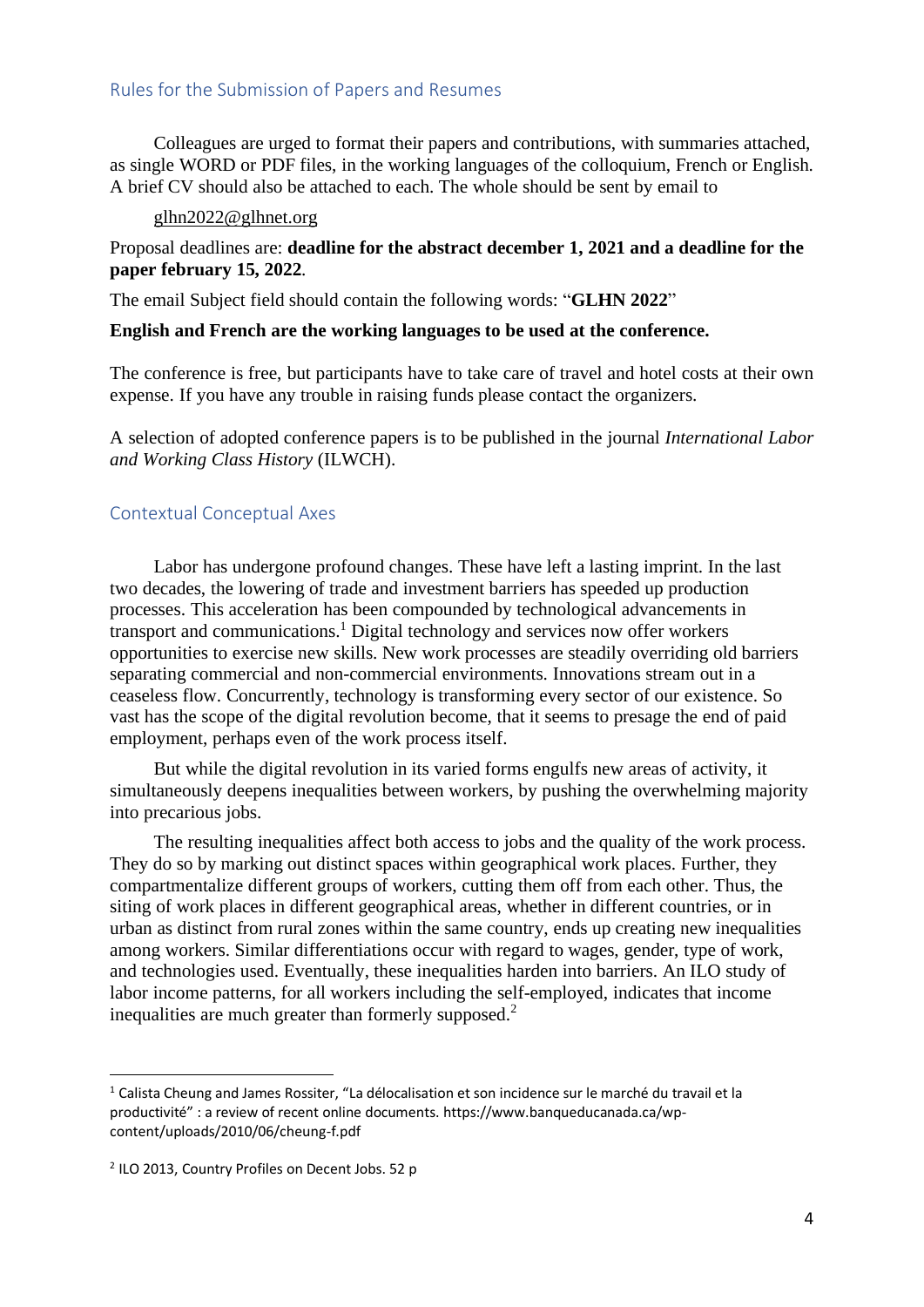The fact is that labor markets do not distribute yields from economic growth at all rationally. Worse still, in many situations, job training opportunities fall short of actual labor market demand. The shortfall aggravates unemployment.

So young women today may, on paper, have somewhat higher qualifications than their male counterparts. Yet they face various forms of discrimination on the job market. They suffer from a segregated system that nails them to a professional status inferior to that of males, thus keeping them trapped within certain economic sectors. For example, Country Profiles for Decent Jobs indicate that in Mali, Niger and Senegal, as in most countries in the sub-region, most women workers operate in just four economic sectors: farming and herding, trade, processing, and housework. Men, by contrast, are heavily represented in other sectors of activity, like construction, transport, fishing, real estate, and the civil service.

Furthermore, in Africa, South America and some parts of Asia, the young make up the majority of the jobless. Many gravitate to unproductive, low-quality occupations. Under such circumstances, particularly common in the informal labor sector, they find themselves bogged down in precarious conditions of extreme poverty. It is this kind of context that pushes the young to risk clandestine migration, criminal hustles, and sundry dodgy expedients, including prostitution, alcoholism, and drug addiction.

Unemployment and under-employment also threaten the political stability and social cohesion of states. The paradox is that the developing countries possess a substantial labor force, due to the low average age of their population. Such a crucial asset is lacking in the developed countries, with their aging populations. However, the developed countries are currently struggling with economic crises. And they are terrified at the prospect of being "swamped" under a foreign labor influx. So they tend increasingly to seal their borders, by applying ever more restrictive immigration policies. The result: Year after year, hundreds of job seekers, trying to reach Europe and the United States of America via clandestine routes, end up dying instead. The press has relayed tragic scenes of young Africans at the entrance to the Spanish enclaves of Ceuta and Melilla, hurling themselves *en masse* at barbed wire walls several meters high. These scenes show the world the reality of an underlying pressure for migration. They reveal the despair haunting youths ready to risk clandestine migration. In the Americas, it is dozens of South Americans who die in the desert trying to reach the United States. Over the past several years, expulsions of clandestine migrants, along with forced repatriations across borders, have multiplied.

Anti-migratory policies have hardened in the special context of the Covid-19 health crisis. Political measures taken to deal with the pandemic have further destabilized the world of labor. The Covid-19 pandemic has forced enterprises and workers to shift massively to a work-from-home regime. Incidentally, the flexibility of this new system has prompted some enterprises, chiefly in the tertiary sector, to consider making it a permanent option in the production process, even after the end of the health crisis. However, the system entails a number of liabilities for the labor market. It requires fewer workers. Socially, in addition, it makes the distinction between paid labor and the professions harder to discern (ILO 2020). "As far as workers are concerned, the key risk is the likelihood of the erasure of frontiers between time on the job and time spent for oneself and one's family."<sup>3</sup>

In fact, these frontiers are not watertight. The informal and the formal labor sectors, for instance, are neither separate, nor hermetically sealed off from each other. They interpenetrate each other, in tune with prevailing social, economic and political conditions.

<sup>&</sup>lt;sup>3</sup> ILO 2020, Working from Home, A Response to COVID-19: .Employers' Guide, International Labor Office, Geneva. 35p.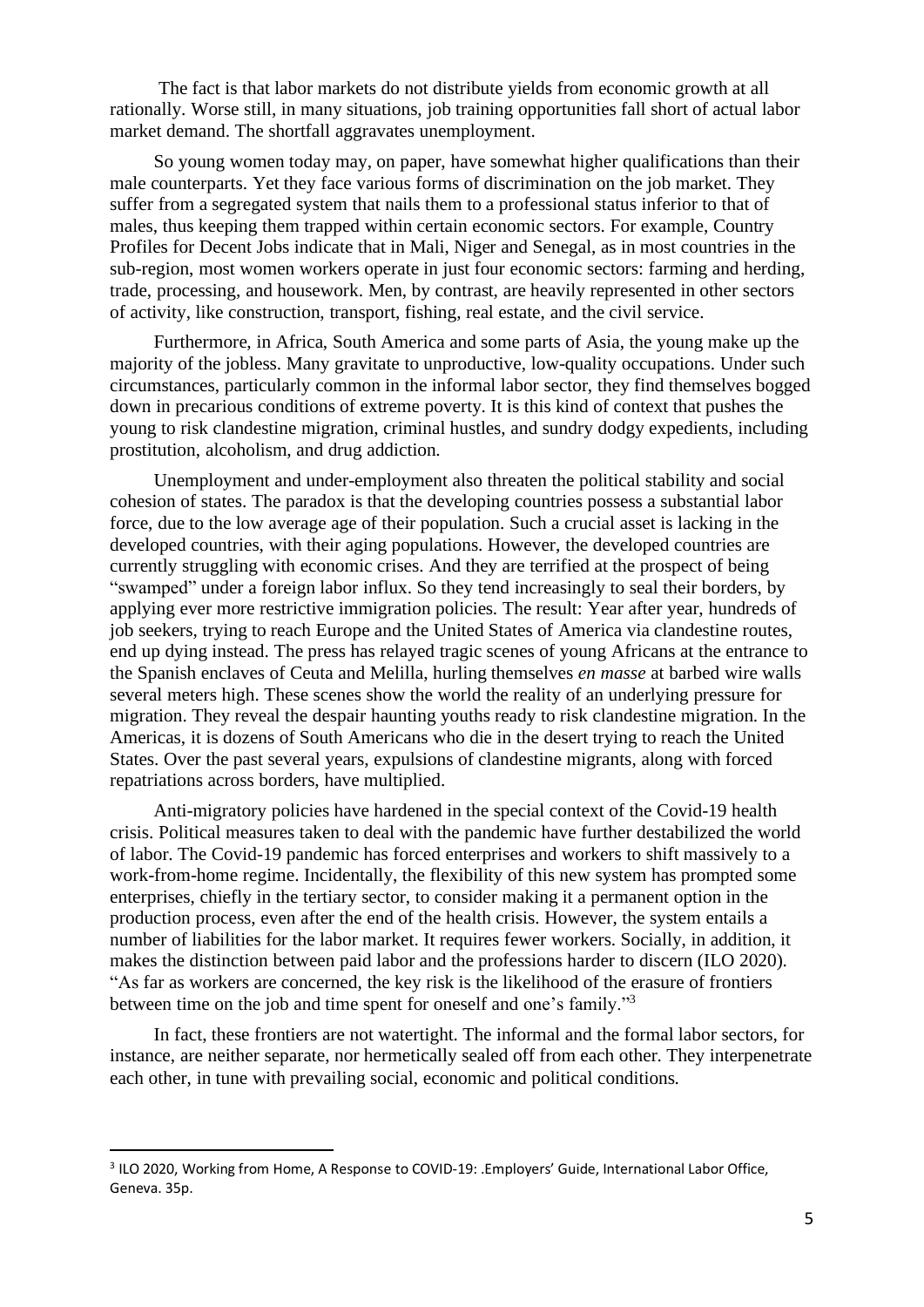All this makes the concept of frontiers a particularly useful framework for the analysis of relationships between various spaces and societies. In this report, the examination of the labor process, through the conceptual prism of frontiers, enhances our ability to understand changes that have occurred in the labor environment, and in various societies. The concept of frontiers covers multiform realities. It is rooted in a powerful symbolic field, and vectors such connotations as barriers and transitional zones. 4

Over time, the concept has been coming under increasing revision. In the process, it is taking on new meanings, beyond the narrow geographical sense in which it was "traditionally" used. Normally, frontiers are component parts of configurations in which alliances and antagonisms play complex, shifting roles. They impose particular, original characteristics on various activities and spaces. And they do this not just in their material forms, but also in the experiences they generate, the cultures they help to shape, and the collective identities they create.<sup>5</sup>

In this context, globalization has profoundly overhauled the geography of production, along with the work process itself. Increasingly, different territories have found themselves competing against each other. Under the impact of economic hardships, aggravated by ever more ferocious competition, as well as pressure from shareholders to maximize profits, businesses and corporations have, in a sense, adapted to new realities by becoming mobile. The delocalization of companies and enterprises has become a trade-mark characteristic of worldwide business redeployment.<sup>6</sup>

Admittedly, delocalization can help particular enterprises to maximize their profits. But because it entails such consequences as job losses, it may impact source countries negatively. As for the countries that welcome delocalized enterprises, in a bid to acquire a competitive edge, they also end up having to deal with low wage levels and a precarious job market.

In the face of these challenges, brainstorming on the topic "**Global Labor: Evolving Responses to the Challenge of Frontiers - Spatial Reconfigurations and Social Transformations**" presents an opportunity for discussions within a framework that enables participants to propose strategies useful to youths of an age to enter the work force, by pointing them toward decent jobs that give them a chance to reach their full potential at work. The availability of relevant data on these issues can inspire the formulation of economic and social policies capable of serving as guidelines for the sustainable and inclusive development of interested countries (ILO 2019).

### Coordination

A **Scientific Committee** has been set up, with a remit to draft the agenda and vet the quality of papers, as well as to coordinate scholarly work and cultural activities during the conference.

**Committee Chair**: Professor Marcel van der Linden (International Institute of Social History), Amsterdam, The Netherlands.

<sup>4</sup> www. https://fr.wikipedia.org/wiki/

<sup>5</sup> Piermay J. L. la frontière et ses ressources : regards croisés [online publication] https://books.openedition.org/irdeditions/3399?lang=fr

<sup>6</sup> Dalila Messaoudi, Entreprises et territoires : entre délocalisations et relocalisations d'activités de production https://www.cairn.info/revue-annales-de-geographie-2018-5-page-588.htm